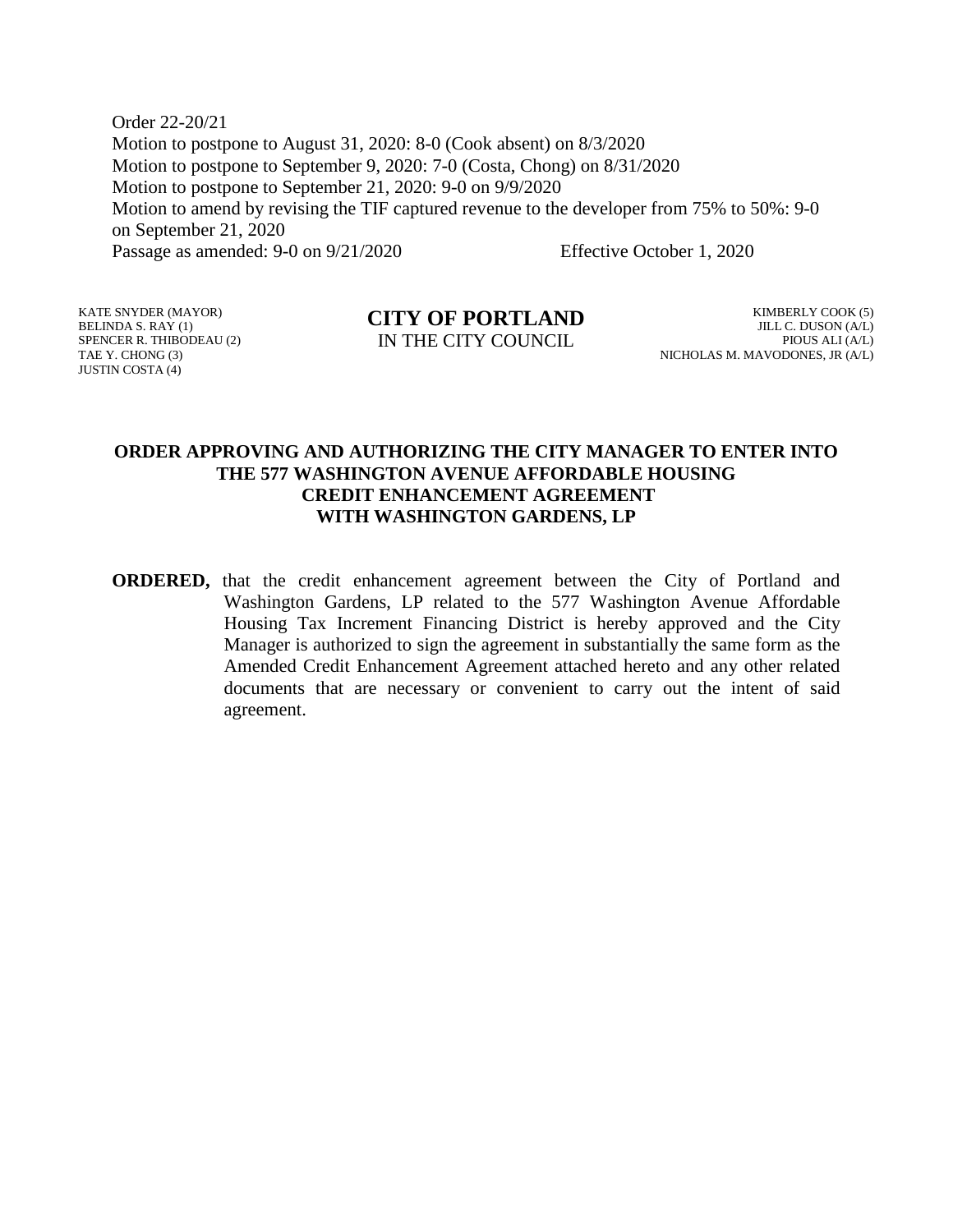Attachment 8 MaineHousing Application Exhibit E Development Program

*577 Washington Avenue Municipal Affordable Housing Development and Tax Increment Financing District*

## **CREDIT ENHANCEMENT AGREEMENT**

#### **between**

## **THE CITY OF PORTLAND, MAINE**

**and**

# **WASHINGTON GARDENS, LP**

**DATED: \_\_\_\_\_\_\_\_\_\_ \_\_\_\_, 2020**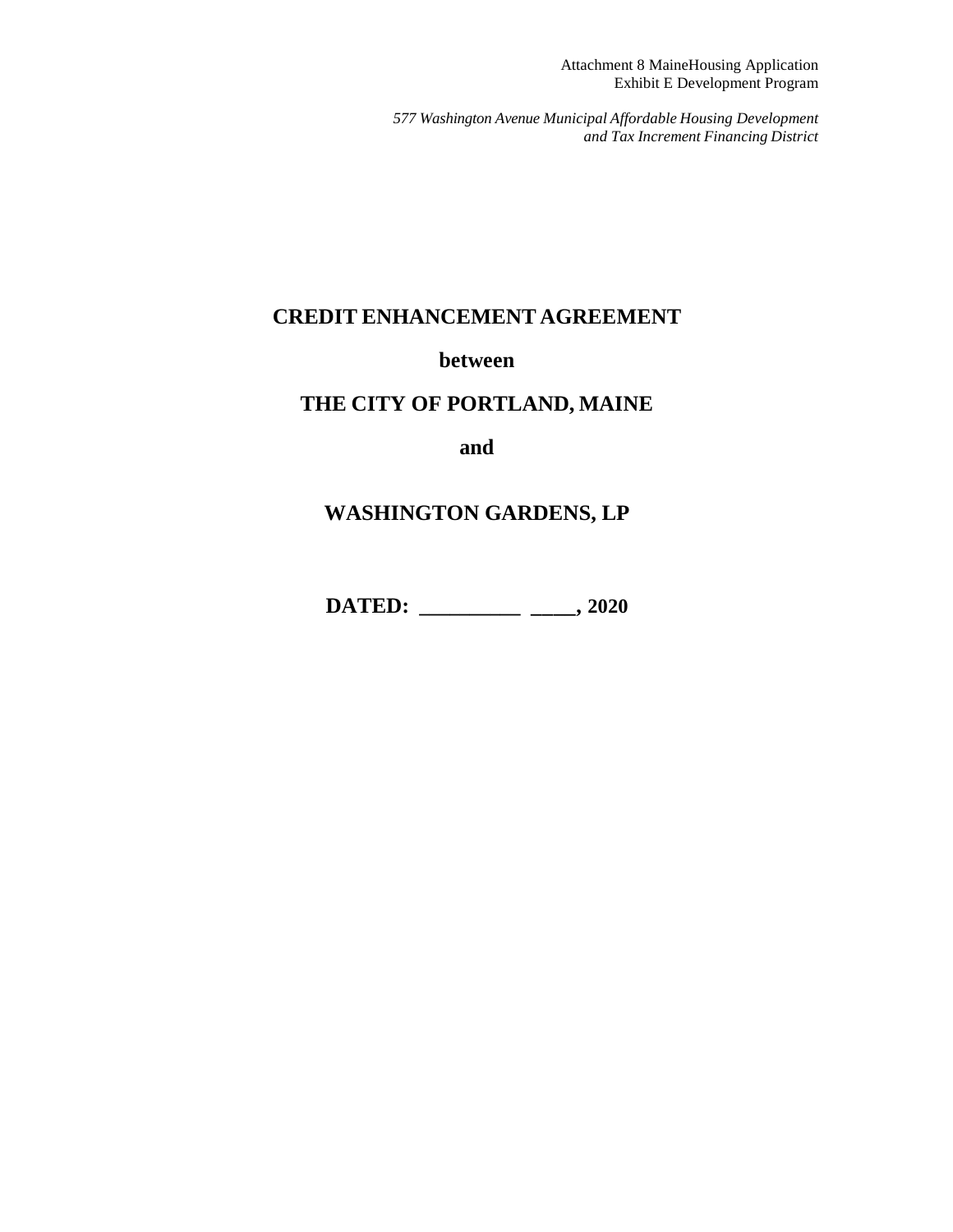# **TABLE OF CONTENTS**

| <b>ARTICLE I</b>    |                                                                                   |
|---------------------|-----------------------------------------------------------------------------------|
|                     |                                                                                   |
|                     |                                                                                   |
|                     |                                                                                   |
| <b>ARTICLE II</b>   |                                                                                   |
|                     | AFFORDABLE HOUSING DEVELOPMENT PROGRAM FUND AND FUNDING                           |
| <b>REQUIREMENTS</b> |                                                                                   |
|                     |                                                                                   |
|                     |                                                                                   |
|                     | Section 2.3. Captured Assessed Value; Deposits into Development Program Fund 5    |
|                     |                                                                                   |
|                     |                                                                                   |
| <b>ARTICLE III</b>  |                                                                                   |
|                     |                                                                                   |
|                     |                                                                                   |
|                     |                                                                                   |
|                     |                                                                                   |
|                     |                                                                                   |
|                     |                                                                                   |
| <b>ARTICLE IV</b>   |                                                                                   |
|                     |                                                                                   |
|                     | Section 4.1. Pledge of and Grant of Security Interest in Project Cost Account.  7 |
|                     |                                                                                   |
|                     |                                                                                   |
|                     |                                                                                   |
|                     |                                                                                   |
| <b>ARTICLE V</b>    |                                                                                   |
|                     |                                                                                   |
|                     |                                                                                   |
|                     |                                                                                   |
|                     |                                                                                   |
| <b>ARTICLE VI</b>   |                                                                                   |
|                     |                                                                                   |
|                     |                                                                                   |
|                     |                                                                                   |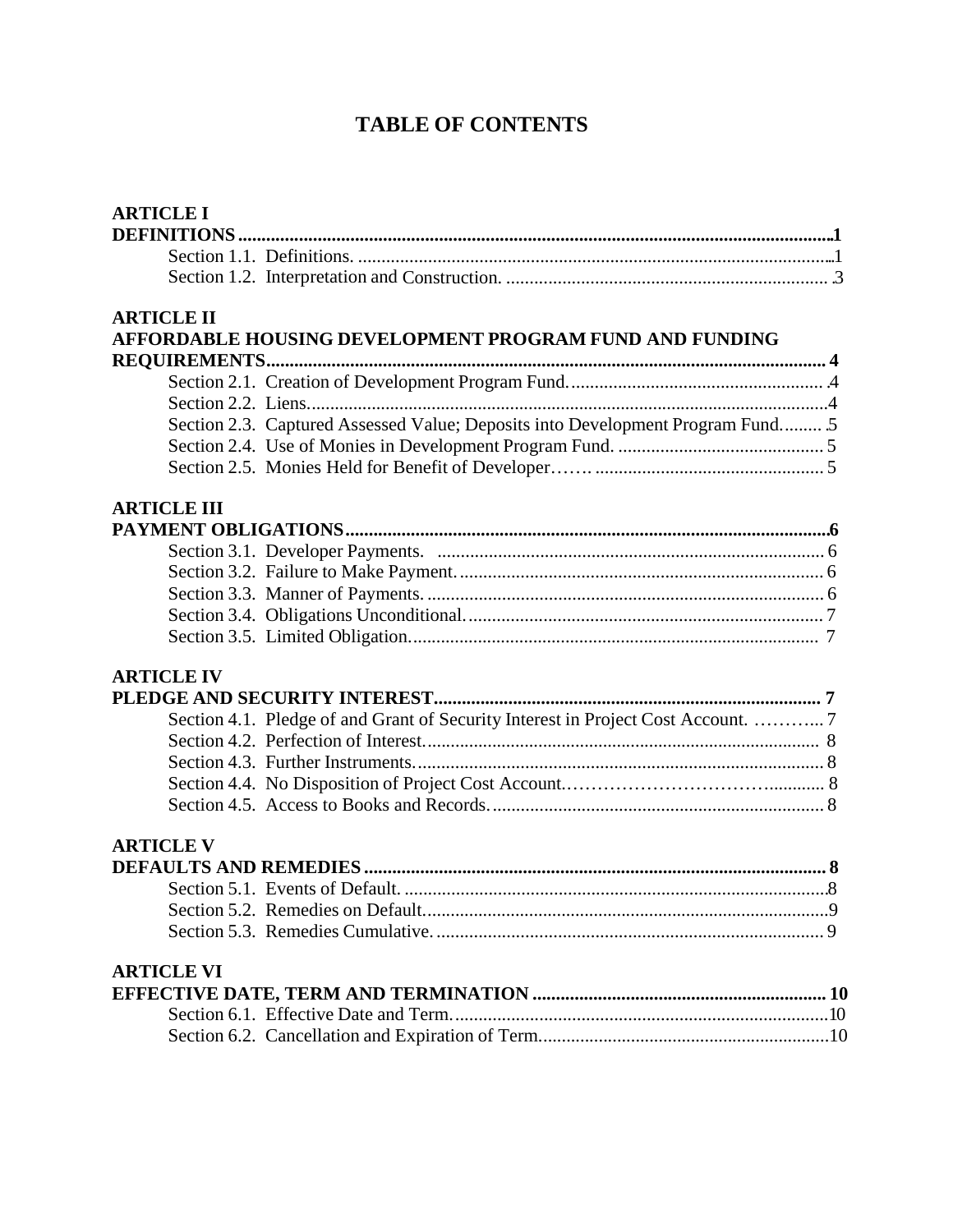## **ARTICLE VII**

| 10                                                                                        |  |
|-------------------------------------------------------------------------------------------|--|
| Section 7.1. Consent to Pledge, Collateral Assignment Or Grant of a Security Interest. 10 |  |
|                                                                                           |  |
| <b>ARTICLE VIII</b>                                                                       |  |
|                                                                                           |  |
|                                                                                           |  |
|                                                                                           |  |
|                                                                                           |  |
|                                                                                           |  |
|                                                                                           |  |
|                                                                                           |  |
|                                                                                           |  |
|                                                                                           |  |
|                                                                                           |  |
|                                                                                           |  |
|                                                                                           |  |
|                                                                                           |  |
|                                                                                           |  |
|                                                                                           |  |

# **EXHIBITS**

**Exhibit 1** Copy of District Map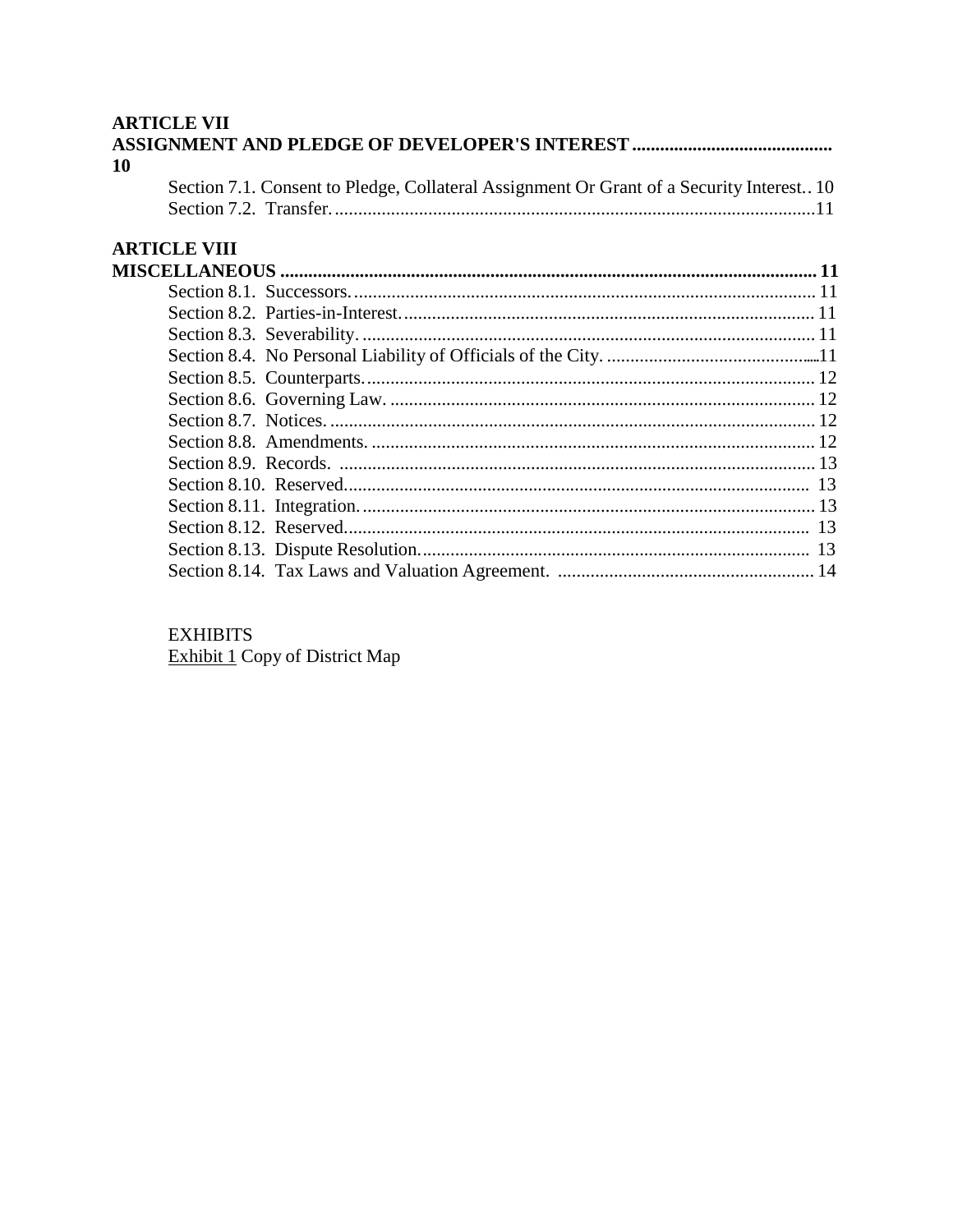**THIS CREDIT ENHANCEMENT AGREEMENT** dated as of [  $.2020$ ], between the City of Portland, Maine, a municipal body corporate and politic and a political subdivision of the State of Maine (the "City"), and Washington Gardens, LP, a Maine limited partnership (the "Developer").

#### **WITNESSETH THAT**

**WHEREAS**, the City designated the *577 Washington Avenue Municipal Affordable Housing Development and Tax Increment Financing District* (the "District") pursuant to Chapter 206 of Title 30-A of the Maine Revised Statutes, as amended, by action of the City Council at a meeting of the City Council held on SeptemberAugust 219, 2020 (the "Vote") and pursuant to the same Vote adopted an affordable housing development program, including a financial plan, for the District (the "Development Program"); and

**WHEREAS**, the City received the approval of the District and the Development Program by Maine State Housing Authority ("MSHA") on [Enter Date of District Approval by MaineHousing] and anticipates the approval of the amended District and the Development Program by MSHA; and

**WHEREAS**, the Development Program contemplates the execution and delivery of a credit enhancement agreement between the City and the Developer, and the City approved the execution and delivery of a credit enhancement agreement as described in the Development Program pursuant to Orders 21 and 22-XX 2019/210 of the City Council, and the City and the Developer desire and intend that this Credit Enhancement Agreement be and constitute the Credit Enhancement Agreement contemplated and described in the Development Program in the name of and on behalf of the City; and

**NOW, THEREFORE,** in consideration of the foregoing and in consideration of the mutual promises and covenants set forth herein, the parties hereby agree as follows:

# **ARTICLE I DEFINITIONS**

## *Section 1.1. Definitions.*

The terms defined in this Article I shall, for all purposes of this Agreement, have the meanings herein specified, unless the context clearly requires otherwise:

"Act" means chapter 206 of Title 30-A of the Maine Revised Statutes and regulations adopted thereunder, as amended from time to time.

"Agreement" shall mean this Credit Enhancement Agreement between the City and the Developer dated as of the date set forth above, as such may be amended from time to time.

"Authority" means the Maine State Housing Authority.

"Captured Assessed Value" means the amount, stated as a percentage, of the Increased Assessed Value of the District that is retained in each Tax Year during the term of the District, as specified in Section 2.3 hereof, to fund Project costs authorized in the Development Program.

"City" shall have the meaning given such term in the first paragraph hereto.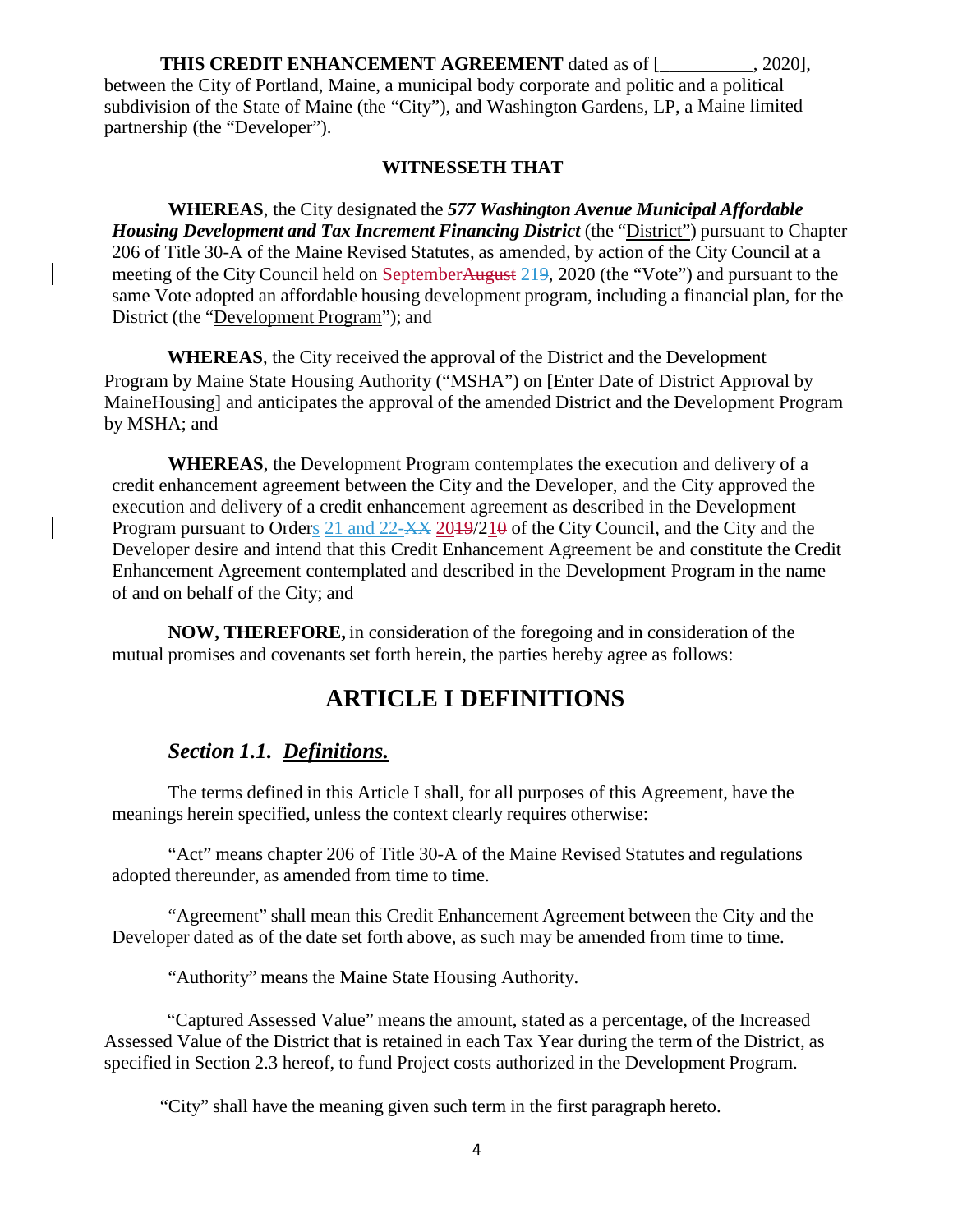"Current Assessed Value" means the then-current assessed real property value of the District as determined by the City Tax Assessor as of April 1 of each Tax Year that the District remains in effect.

"Development Program" shall have the meaning given such term in the recitals hereto.

"Development Program Fund" means the Affordable Housing Development Program Fund described in the Development Program and established and maintained pursuant to Article II hereof and 30-A M.R.S.A. § 5250-A(3)(A) consisting of the account further described herein.

"Director" means the Director of the Maine State Housing Authority.

"District" shall mean the lot or parcel of land on which the Project is located. A copy of the District map is attached hereto as Exhibit 1 as well as an informational map showing the Project in the District.

"Effective Date of the Development Program" means the start date identified in Section 2.08 of the Development Program.

"Fiscal Year" means July 1 to June 30 each year or such other fiscal year as the City may from time to time establish.

"Increased Assessed Value" means, for each Fiscal Year during the term of this Agreement, the amount by which the Current Assessed Value for such year exceeds the Original Assessed Value. If the Current Assessed Value is less than or equal to the Original Assessed Value in any given Tax Year, there is no Increased Assessed Value in that year.

"Original Assessed Value" means Zero Dollars (\$0.0), which is the taxable assessed real property value of the District as of March 31, 2020.

"Project" means the planned one-hundred (100) unit housing project named Washington Gardens located in the District.

"Project Cost Account" means the project cost account associated with the Project as described in the Development Program and established and maintained pursuant to Title 30-A M.R.S.A.  $\S$  5250-A(3)(A)(1) and Article II hereof.

"Property Taxes" means any and all *ad valorem* property taxes levied, charged or assessed against the Project located in the District by the City, or on its behalf.

"State" means the State of Maine

"Tax Increment Revenues" means that portion of all real property taxes assessed and paid to the City in any Tax Year, in excess of any state, or special district tax, upon the Increased Assessed Value.

"Tax Payment Date" means the later of the date(s) on which property taxes levied by the City are due and payable, in full, from owners of property located within the City, or are actually paid to the City with respect to taxable property located within the District.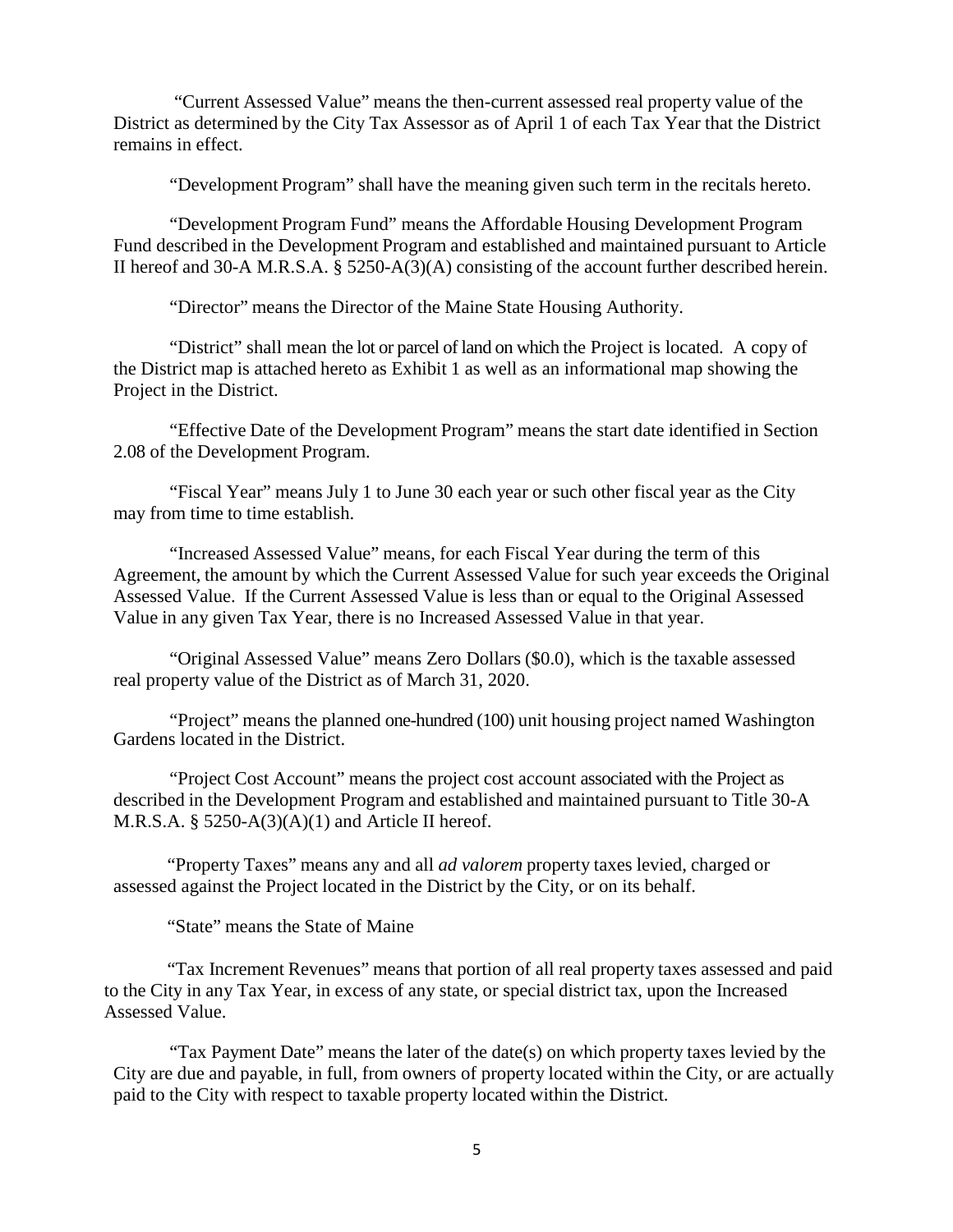"Tax Year" shall have the meaning given such term in 30-A M.R.S.A. § 5246(16), as amended, to wit: April 1 to March 31.

## *Section 1.2. Interpretation and Construction.*

In this Agreement, unless the context otherwise requires:

(a) The terms "hereby," "hereof," "hereto," "herein," "hereunder" and any similar terms, as used in this Agreement, refer to this Agreement, and the term "hereafter" means after, and the term "heretofore" means before, the date of delivery of this Agreement.

(b) Words importing a particular gender mean and include correlative words of every other gender and words importing the singular number mean and include the plural number and vice versa.

(c) Words importing persons mean and include firms, associations, partnerships (including limited partnerships), trusts, corporations and other legal entities, including public or governmental bodies, as well as any natural persons.

(d) Any headings preceding the texts of the several Articles and Sections of this Agreement, and any table of contents or marginal notes appended to copies hereof, shall be solely for convenience of reference and shall not constitute a part of this Agreement, nor shall they affect its meaning, construction or effect.

(e) All approvals, consents and acceptances required to be given or made by any signatory hereto shall not be withheld unreasonably.

(f) All notices to be given hereunder shall be given in writing and, unless a certain number of days is specified, within a reasonable time.

(g) If any clause, provision or Section of this Agreement shall be ruled invalid by any court of competent jurisdiction, the invalidity of such clause, provision or Section shall not affect any of the remaining provisions hereof.

# **ARTICLE II AFFORDABLE HOUSING DEVELOPMENT PROGRAM FUND AND FUNDING REQUIREMENTS**

## *Section 2.1. Creation of Development Program Fund.*

Within sixty (60) days after the Effective Date of the Development Program, the City shall create and establish a segregated fund in the name of the City designated as the "577 Washington Avenue Municipal Affordable Housing Development and Tax Increment Financing District Program Fund" (hereinafter the "Development Program Fund") pursuant to, and in accordance with the terms and conditions of, the Development Program and 30-A M.R.S.A. § 5250-A(3). The Development Program Fund shall consist of the Project Cost Account, which is pledged to and charged with the payment of Project costs described in the Development Program, as provided in 30-A M.R.S.A.§ 5250-A(3)(A)(1). The Project Cost Account is pledged to and charged with the payment of costs in the manner and priority provided in Section 3.1(b) below.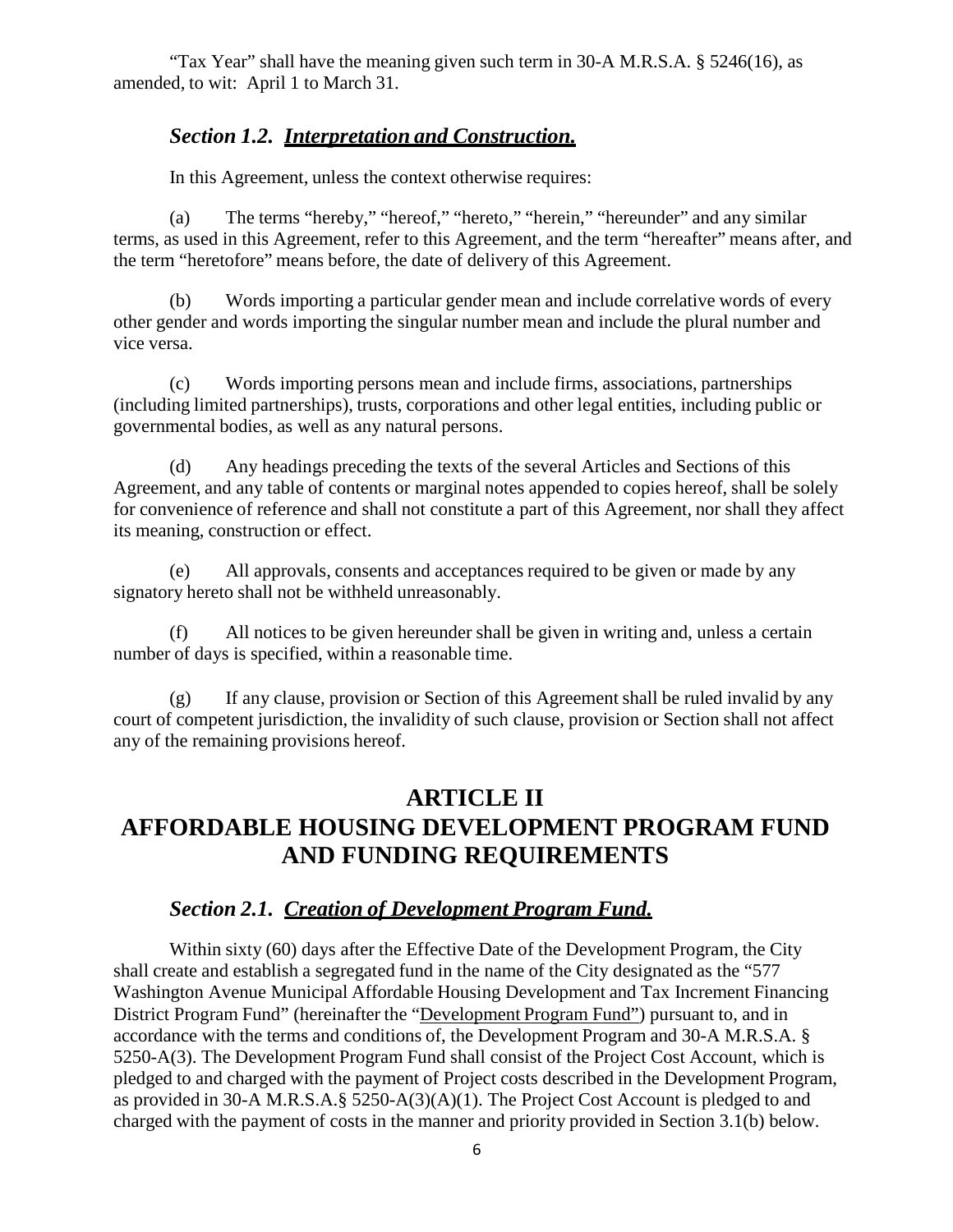## *Section 2.2. Liens.*

The City shall not create any liens, encumbrances or other interests of any nature whatsoever, nor shall it hypothecate the Project Cost Account described in Section 2.1 hereof or any funds therein, other than the interest in favor of Developer hereunder; provided, however, that nothing herein shall prohibit the creation of property tax, sewer or other liens on property in the District in accordance with and entitled to priority pursuant to Maine law.

## *Section 2.3. Captured Assessed Value; Deposits into Development Program Fund.*

(a) Each year during the term of this Agreement, commencing with the Tax Year beginning April 1, 2020 and continuing thereafter through the Tax Year beginning April 1, 2049 (collectively the "CEA Years"), the City shall retain in the District fiftyseventy-five percent (750%) of the Increased Assessed Value as Captured Assessed Value. The remaining 250% of the Increased Assessed Value is referred to herein as the Non-Captured Increased Assessed Value.

In the event of a revaluation of taxable property within the City, the Captured Assessed Value of this District may be adjusted in proportion to the change in taxable assessed property valued within the District in the year of the revaluation resulting from such revaluation.

(b) For each of the CEA Years, the City shall deposit into the Development Program Fund contemporaneously with each payment of Property Taxes during the term of this Agreement an amount equal to fiftyseventy-five percent (750%) of that portion of the payment of Property Taxes constituting Tax Increment Revenues. The City shall deposit such 750% portion into the Project Cost Account. The remaining 250% portion of the payment of Property Taxes constituting Tax Increment Revenues, which arise from Non-Captured Increased Assessed Value, shall be deposited into the City's general fund.

(c) Notwithstanding anything herein to the contrary, if the District property becomes exempt from the obligation to pay property taxes, after application by the owner of the District property to the City for such exemption, then upon the granting of such exemption, this Agreement shall terminate and no further deposit or payment obligations on the part of the City shall exist.

(d) Any and all revenues resulting from investment earnings on deposits in the Development Program Fund shall be retained in the Development Program Fund and applied for Development Program purposes relating to the Development Program Fund as prescribed by 30- A M.R.S.A Section 5250-A(3).

## *Section 2.4. Use of Monies in Development Program Fund.*

All monies in the Development Program Fund that are allocable to and/or deposited in Project Cost Account shall in all cases be used and applied to fund fully the City's payment obligations to Developer as described in Articles II and III hereof. Developer shall be obligated to use such payments for operating costs of the Project and credit enhancement pursuant to the Development Program and Title 30-A M.R.S.A. § 5249.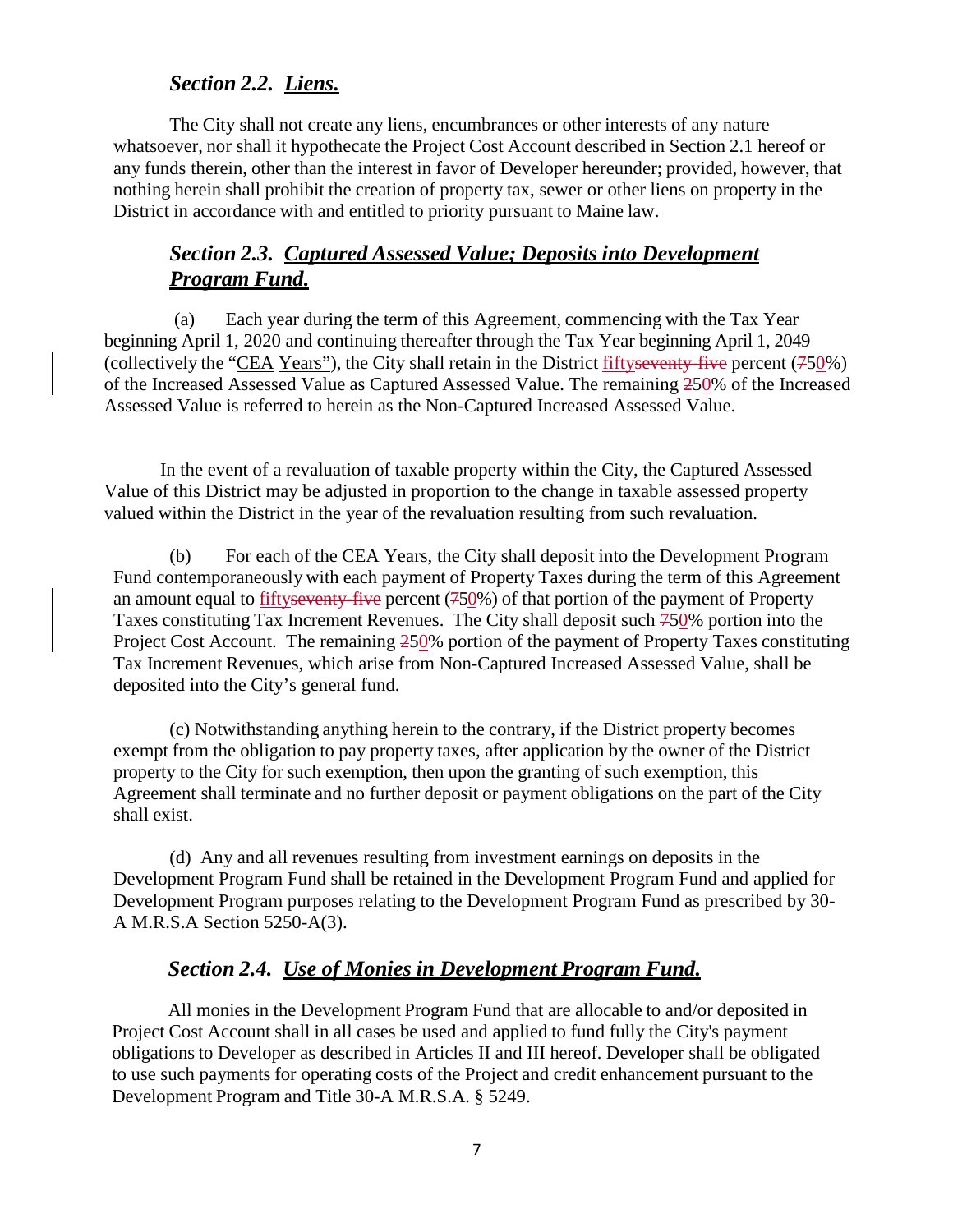## *Section 2.5. Monies Held for Benefit of Developer.*

All monies required to be deposited with or paid into Project Cost Account under the provisions hereof and the provisions of the Development Program, exclusive of any investment earnings thereon, shall be held by the City for the benefit of Developer.

# **ARTICLE III PAYMENT OBLIGATIONS**

## *Section 3.1. Developer Payments.*

(a) On an annual basis, the City agrees to pay Developer, within thirty (30) days of the end of each fiscal year (ends June 30 each year), all amounts then on deposit in the Project Cost Account.

(b) Notwithstanding anything to the contrary contained herein, if, with respect to any Tax Payment Date, any portion of the property taxes assessed against real or personal property located in the District remain unpaid, because of a bona fide valuation dispute being pursued by Developer, the property taxes actually paid with respect to such Tax Payment Date shall, first, be applied to taxes due on account of Original Assessed Value and deposited into the City's general fund; and second, shall constitute payment of Property Taxes with respect to Non-Captured Increased Assessed Value and deposited into the City's general fund; and third, shall constitute payment of Property Taxes with respect to Captured Assessed Value, to be applied to payment of Developer 's share of the Tax Increment Revenues for the year concerned and deposited into the Project Cost Account.

(c) Notwithstanding anything to the contrary contained herein, if, with respect to any Tax Payment Date, any portion of the property taxes assessed against real or personal property located in the District remain unpaid, for any reason other than a bona fide valuation dispute, or if any portion of any other fee or charge due to the City by Developer including but not limited to sewer or stormwater fees, ambulance fees, or assessments, remain unpaid, no payment of Developer 's share of the Tax Increment Revenues for the year concerned will be deposited into the Project Cost Account until such property taxes assessed against real or personal property located in the District, and other fees, charges, and assessments are paid in full.

(d) Annually, Developer will provide statements as back-up documentation of Project Costs for its TIF payments, which documentation will be kept confidential by the City.

(e) Prior to receiving the first payment under this Agreement, Developer shall provide evidence reasonably satisfactory to the City of the Developer's ability to complete the Project in accordance with State law. Reasonably satisfactory evidence shall include documentation that the Developer has closed on complete financing for the Project.

(f) On a bi-weekly basis during the course of construction of the Project, Developer must provide documentation in a form reasonably satisfactory to the City demonstrating that all firms employed in the construction phase of the Project have compensated their employees, at all relevant times, the current wage rates and fringe benefits as required under applicable state prevailing wage law, 26 M.R.S. §1306, or the City's minimum wage requirements set forth in Chapter 33, Sections 1-12 of the Portland City Code, whichever is greater.

(g) Developer must provide evidence reasonably satisfactory to the City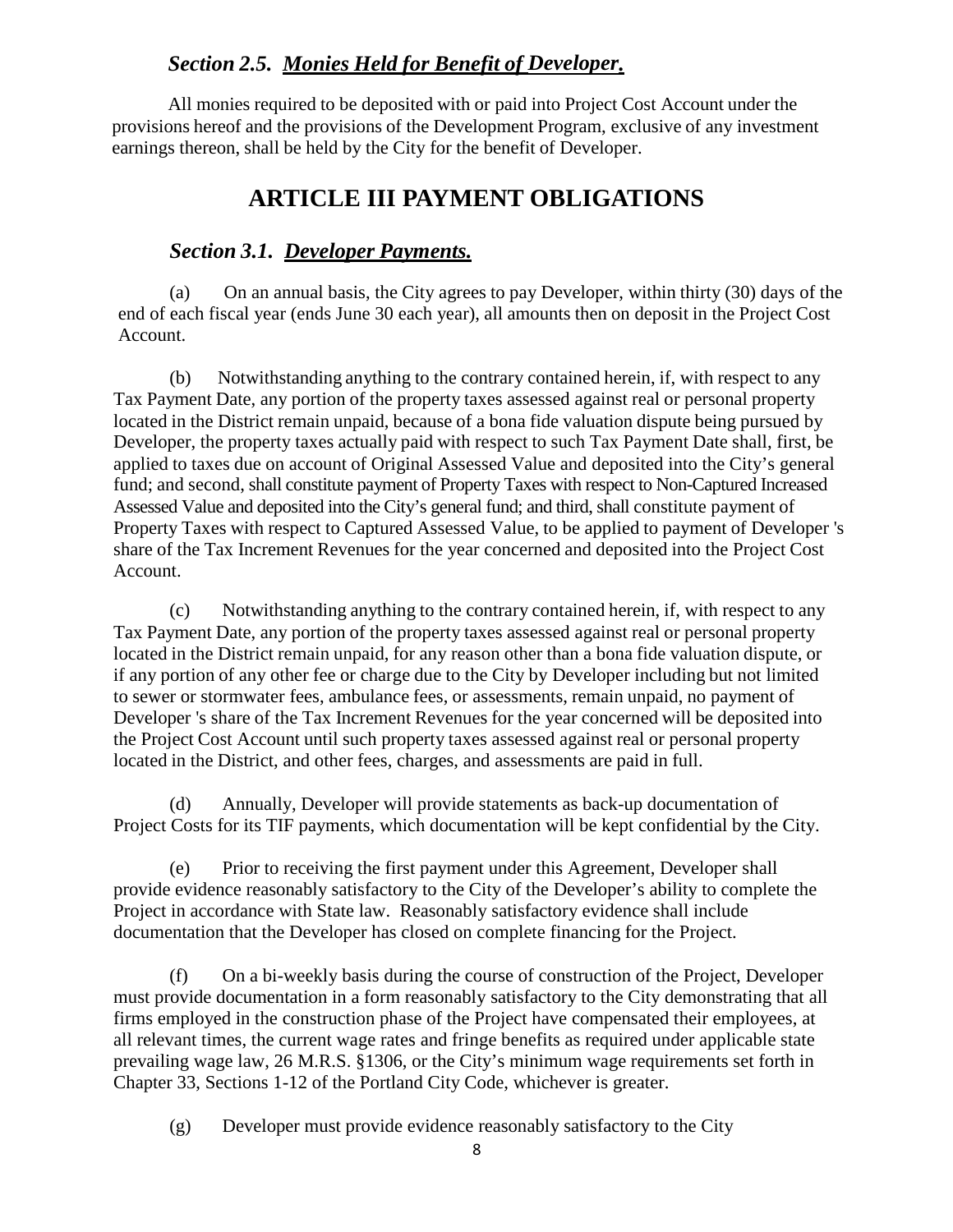demonstrating that the Project was designed, constructed and rehabilitated in accordance with the City's Green Building Code set forth in Chapter 6, Article VII, of the Portland City Code.

### *Section 3.2. Failure to Make Payment.*

In the event the City should fail to, or be unable to, make any of the payments at the time and in the amount required under the foregoing provisions of this Article III including in the event that the amount deposited into the Project Cost Account is insufficient to reimburse Developer for the full amount due to Developer under this Agreement, the amount or installment so unpaid shall continue as a limited obligation of the City, under the terms and conditions hereinafter set forth, until the amount unpaid shall have been fully paid. Developer shall have the right to initiate and maintain an action to specifically enforce the City's obligations hereunder, including without limitation, the City's obligation to deposit Tax Increment Revenues to the Project Cost Account and its obligation to make payment out of the Project Cost Account to Developer.

## *Section 3.3. Manner of Payments.*

The payments provided for in this Article III shall be paid directly to Developer at the address specified in Section 8.7 hereof in the manner provided hereinabove by check drawn on the City.

## *Section 3.4. Obligations Unconditional.*

Subject to Developer's compliance with the terms and conditions of this Agreement, the obligations of the City to make the payments described in this Agreement in accordance with the terms hereof shall be absolute and unconditional, and the City shall not suspend or discontinue any payment hereunder or terminate this Agreement for any cause, other than pursuant to this Agreement or by court order or by reason of a final judgment by a court of competent jurisdiction that the District is invalid or otherwise illegal.

### *Section 3.5. Limited Obligation.*

The City's obligations of payment hereunder shall be limited obligations of the City payable solely from Tax Increment Revenues pledged therefor under this Agreement. The City's obligations hereunder shall not constitute a general debt or a general obligation or charge against or pledge of the faith and credit or taxing power of the City, the State of Maine, or of any municipality or political subdivision thereof, but shall be payable solely from that portion of Tax Increment Revenues payable to Developer hereunder, whether or not actually deposited into the Project Cost Account in the Development Program Fund. This Agreement shall not directly, indirectly or contingently obligate the City, the State of Maine, or any other City or political subdivision to levy or to pledge any form of taxation whatever therefor or to make any appropriation for their payment, excepting the pledge of the Tax Increment Revenues established under this Agreement.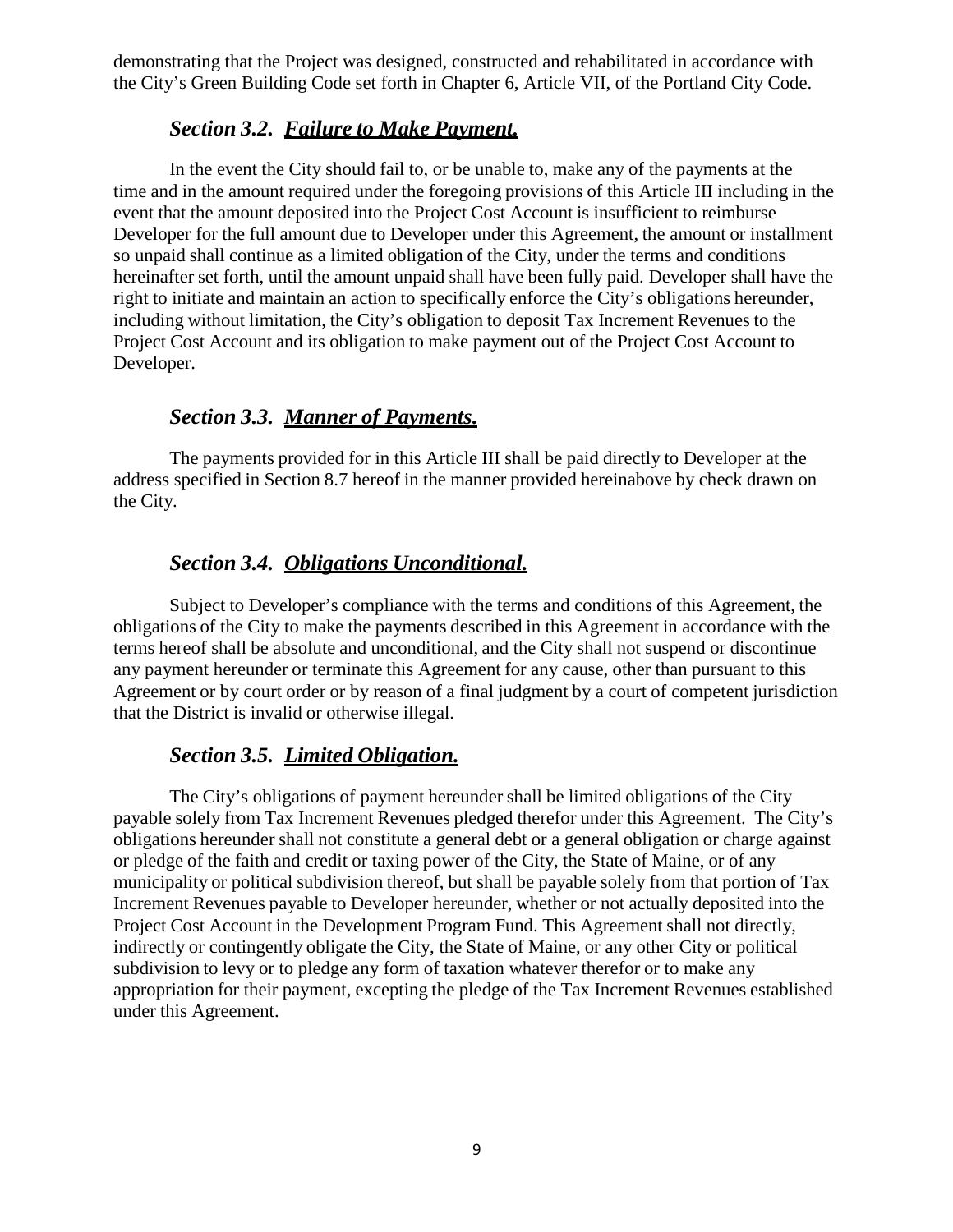# **ARTICLE IV PLEDGE AND SECURITY INTEREST**

# *Section 4.1. Pledge of and Grant of Security Interest in Project Cost Account.*

In consideration of this Agreement and other valuable consideration and for the purpose of securing payment of the amounts provided for hereunder to Developer by the City, according to the terms and conditions contained herein, and in order to secure the performance and observance of all of the City's covenants and agreements contained herein, the City does hereby grant a security interest in and pledge the Project Cost Account described in Section 2.1 hereof and all sums of money and other securities and investments therein to Developer.

# *Section 4.2. Perfection of Interest.*

(a) Upon written request by Developer, the City will establish the Project Cost Account described in Section 2.1 hereof as a segregated fund under the control of an escrow agent, trustee or other fiduciary selected by Developer so as to perfect Developer's interest therein. The cost of establishing and monitoring such a fund (including the cost of counsel to the City with respect thereto) shall be borne exclusively by Developer. In the event such a fund is established under the control of a trustee or fiduciary, the City shall cooperate with Developer in causing appropriate financing statements and continuation statements naming Developer , or its designee, as pledgee of all such amounts from time to time on deposit in the fund to be duly filed and recorded in the appropriate state offices as required by and permitted under the provisions of the Maine Uniform Commercial Code or other similar law as adopted in the State of Maine and any other applicable jurisdiction, as from time to time amended, in order to perfect and maintain the security interests created hereunder.

(b) In the event Developer requires the establishment of a segregated fund in accordance with this Section 4.2, the City's responsibility shall be expressly limited to delivering the amounts required by this Agreement to the escrow agent, trustee or other fiduciary designated by Developer. The City shall have no liability for payment over of the funds concerned to Developer by any such escrow agent, trustee or other fiduciary, or for any misappropriation, investment losses or other losses in the hands of such escrow agent, trustee or other fiduciary. Notwithstanding any change in the identity of Developer 's designated escrow agent, trustee or other fiduciary, the City shall have no liability for misdelivery of funds if delivered in accordance with Developer 's most recent written designation or instructions actually received by the City.

### *Section 4.3. Further Instruments.*

The City shall, upon the reasonable request of Developer, from time to time execute and deliver such further instruments and take such further action as may be reasonable and as may be required to carry out the provisions of this Agreement; provided, however, that no such instruments or actions shall pledge the credit of the City; and provided further that the cost of executing and delivering such further instruments (including the reasonable and related costs of counsel to the City with respect thereto) shall be borne exclusively by Developer.

# *Section 4.4. No Disposition of Project Cost Account.*

Except as permitted hereunder, the City shall not sell, lease, pledge, assign or otherwise dispose, encumber or hypothecate any interest in the Project Cost Account and will promptly pay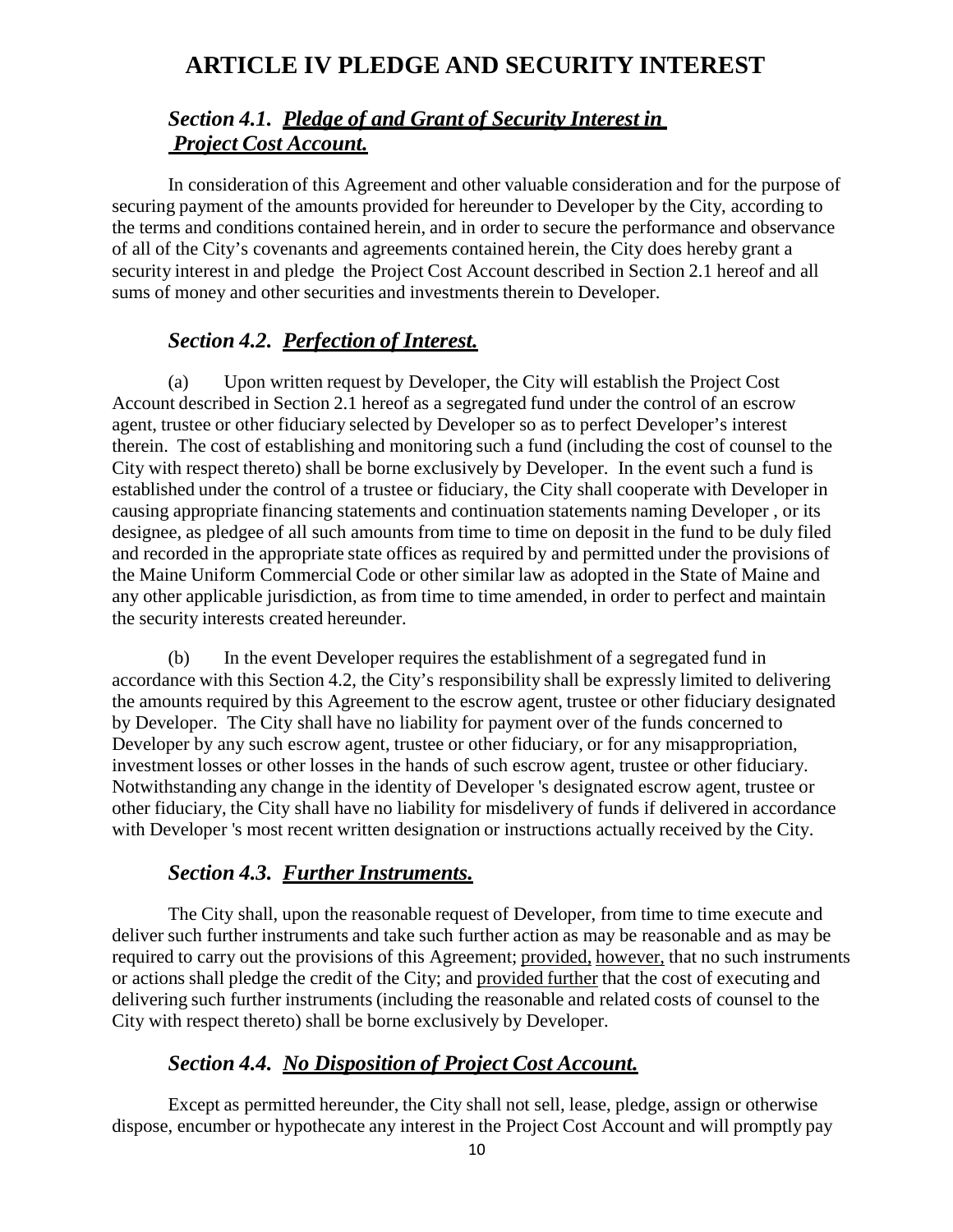or cause to be discharged or make adequate provision to discharge any lien, charge or encumbrance on any part thereof not permitted hereby.

### *Section 4.5. Access to Books and Records.*

All books, records and documents in the possession of either of the parties to this Agreement relating to the District, the Development Program, this Agreement and the monies, revenues and receipts on deposit or required to be deposited into the Developer Project Cost Subaccount shall at all reasonable times and upon reasonable notice be open to inspection by both parties to this Agreement, and the agents and employees of the parties to this Agreement.

# **ARTICLE V DEFAULTS AND REMEDIES**

## *Section 5.1. Events of Default.*

Each of the following events shall constitute and be referred to in this Agreement as an "Event of Default":

(a) Any failure by the City to pay any amounts due to Developer when the same shall become due and payable;

(b) Any failure by the City to make deposits into the Project Cost Account as and when due;

(c) Any failure by the City or Developer to observe and perform in all material respects any covenant, condition, agreement or provision contained herein on the part of the City or Developer to be observed or performed, which failure is not cured within thirty (30) days following written notice thereof; and

(d) If a decree or order of a court or agency or supervisory authority having jurisdiction in the premises of the appointment of a conservator or receiver or liquidator of, any insolvency, readjustment of debt, marshaling of assets and liabilities or similar proceedings, or for the winding up or liquidation of Developer's affairs shall have been entered against the Developer or the Developer shall have consented to the appointment of a conservator or receiver or liquidator in any such proceedings of or relating to the Developer or of or relating to all or substantially all of its property, including without limitation the filing of a voluntary petition in bankruptcy by the Developer or the failure by the Developer to have an involuntary petition in bankruptcy dismissed within a period of ninety (90) consecutive days following its filing or in the event an order for release has been entered under the Bankruptcy Code with respect to the Developer.

(e) If any secured lender of Developer accelerates the indebtedness owed to it;

(f) If any written representation or warranty given to the City by Developer is knowingly incorrect or incomplete in any material respect, other than statements made about or in agreements with the City that were later changed by mutual consent;

(g) If Developer fails to maintain adequate surety bonding during construction at the levels and terms as may be required from time to time by the Developer's secured lenders and/or Developer allows mechanics' liens to encumber the Project for a period of more than sixty (60)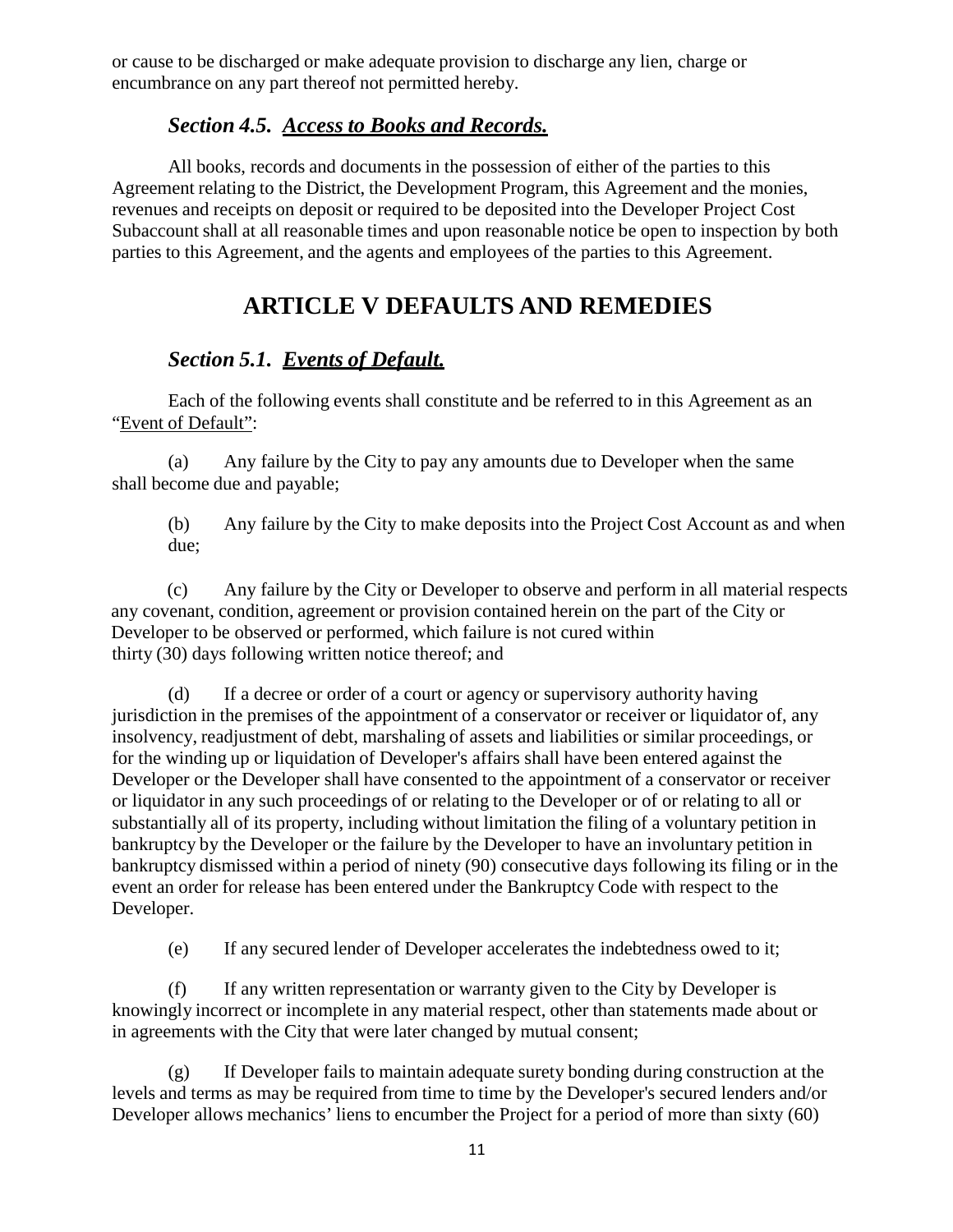days.

(h) Any discontinuance of the District property as "affordable housing," pursuant to the definition contained in Title 30-A M.R.S.A. Section 5246.

## *Section 5.2. Remedies on Default.*

Subject to the provisions contained in Section 8.13, whenever any Event of Default described in Section 5.1 hereof shall have occurred and be continuing, the nondefaulting party, following the expiration of any applicable cure period, shall have all rights and remedies available to it at law or in equity, including the rights and remedies available to a secured party under the laws of the State of Maine, and may take whatever action as may be necessary or desirable to collect the amount then due and thereafter to become due, to specifically enforce the performance or observance of any obligations, agreements or covenants of the nondefaulting party under this Agreement and any documents, instruments and agreements contemplated hereby or to enforce any rights or remedies available hereunder. Further, the non-defaulting party may elect to terminate this Agreement upon 30 days' written notice to the defaulting party.

## *Section 5.3. Remedies Cumulative.*

Subject to the provisions of Section 8.13 below concerning dispute resolution, no remedy herein conferred upon or reserved to any party is intended to be exclusive of any other available remedy or remedies but each and every such remedy shall be cumulative and shall be in addition to every other remedy given under this Agreement or now or hereafter existing at law, in equity or by statute. Delay or omission to exercise any right or power accruing upon any Events of Default to insist upon the strict performance of any of the covenants and agreements herein set forth or to exercise any rights or remedies upon the occurrence of an Event of Default shall not impair any such right or power or be considered or taken as a waiver or relinquishment for the future of the right to insist upon and to enforce, from time to time and as often as may be deemed expedient, by injunction or other appropriate legal or equitable remedy, strict compliance by the parties hereto with all of the covenants and conditions hereof, or of the rights to exercise any such rights or remedies, if such Events of Default be continued or repeated.

# **ARTICLE VI EFFECTIVE DATE, TERM AND TERMINATION**

### *Section 6.1. Effective Date and Term.*

Notwithstanding any other provision of this Agreement, this Agreement is conditioned upon receipt of the Director's unconditional approval of the City's designation of the District and adoption of the Development Program. Following execution and delivery of this Agreement, the Agreement shall not be or become binding and enforceable until receipt of such unconditional approval. Upon receipt of such approval, this Agreement shall remain in full force from the Effective Date of the Development Program, which is April 1, 2020, and shall expire March 31, 2050 or sooner upon the payment of all amounts due to Developer hereunder and the performance of all obligations on the part of the City hereunder, unless even sooner terminated pursuant to Section 3.4 or any other applicable provision of this Agreement.

The City may terminate this Agreement by delivering written notice of such termination to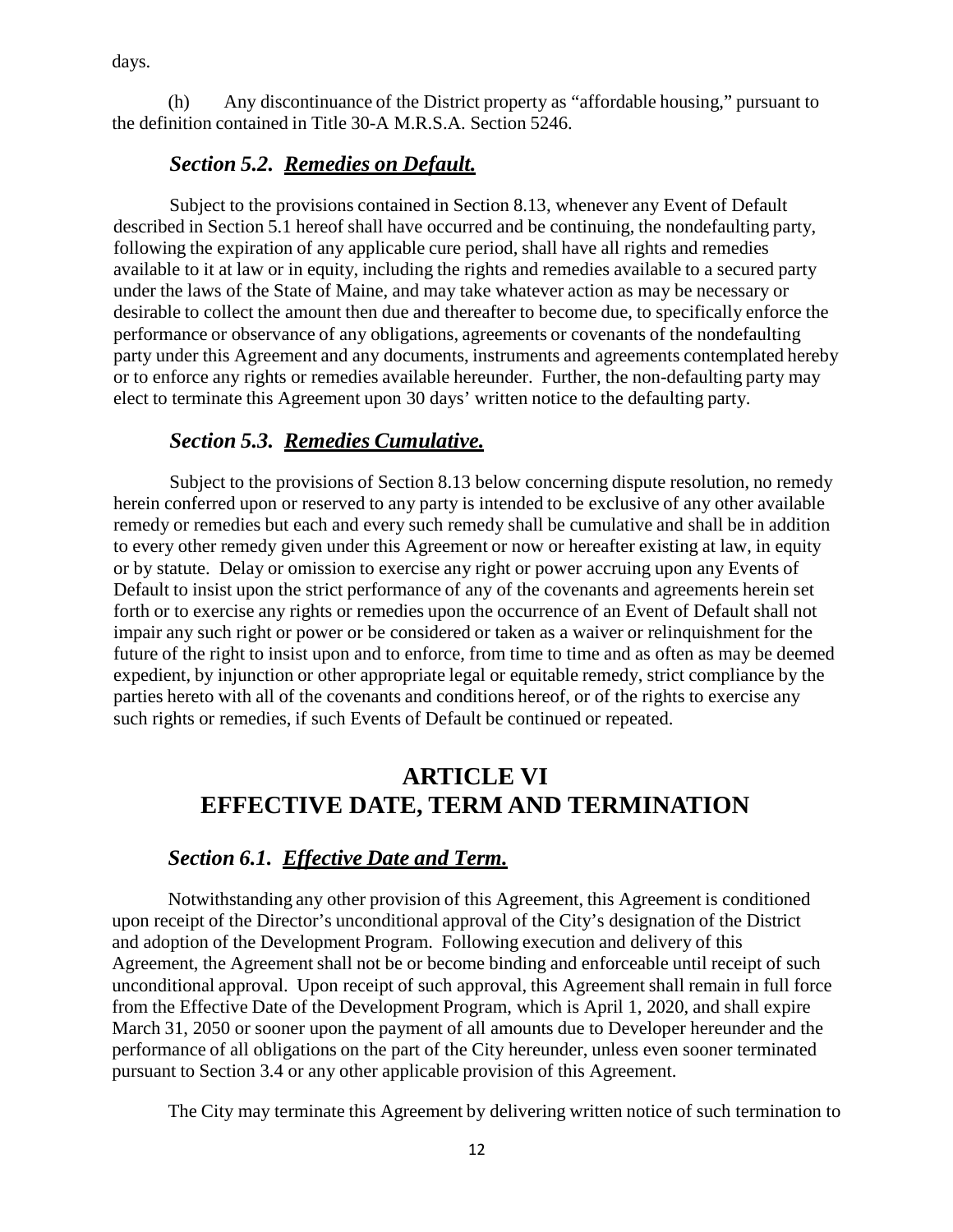Developer in the event that Developer does not receive a certificate of occupancy for the Project by June 30, 2023.

### *Section 6.2. Termination by City.*

.

Notwithstanding anything to the contrary in this Agreement, in the event that the Declaration, as that term is defined below, is terminated by foreclosure of a lien on the Project that has priority over the Declaration, the City shall have the right to terminate this Agreement by providing Developer with 30 days written notice prior to the effective date of termination, except that in the event that the foreclosing lienholder agrees (for itself, its successors, assigns, and transferees) to be bound by the terms of this Agreement and that the Declaration (as described in Section 8.15 hereof) shall remain in full force and effect, then this Agreement shall remain in full force and effect and City shall have no right to terminate this Agreement.

### *Section 6.3. Cancellation and Expiration of Term.*

At the acceleration, termination or other expiration of this Agreement in accordance with the provisions of this Agreement, the City and Developer shall each execute and deliver such documents and take or cause to be taken such actions as may be necessary to evidence the termination of this Agreement.

# **ARTICLE VII ASSIGNMENT AND PLEDGE OF DEVELOPER'S INTEREST**

# *Section 7.1. Consent to Pledge, Collateral Assignment Or Grant of a Security Interest.*

The City hereby acknowledges that Developer may pledge, assign and grant a security interest in its right, title and interest in, to and under this Agreement as collateral for financing by a bank, financial institution or Maine State Housing Authority to Developer for the Project, although no obligation is hereby imposed on Developer to make such assignment or pledge. Recognizing this possibility, the City does hereby consent and agree to the pledge and assignment of and the grant of a security interest in all Developer's right, title and interest in, to and under this Agreement and in, and to the payments to be made to Developer hereunder, to third parties as collateral or security for indebtedness or otherwise, on one or more occasions during the term hereof. The City agrees upon request to execute and deliver any assignments, pledge agreements, consents or other confirmations required by the prospective pledgee or assignee or secured party, including without limitation recognition of the pledgee or assignee or secured party as the holder of all right, title and interest herein and as the payee of amounts due and payable hereunder and any and all such other documentation as shall confirm to such pledgee or assignee or secured party the position of such assignee or pledgee or secured party and the irrevocable and binding nature of this Agreement, and provide to the pledgee or assignee such rights and/or remedies as the parties may reasonably deem necessary for establishing, perfection and protection of its interest herein. Developer shall be responsible for the City's necessary and reasonable costs of counsel with respect to any such pledge or assignment.

#### *Section 7.2. Transfer.*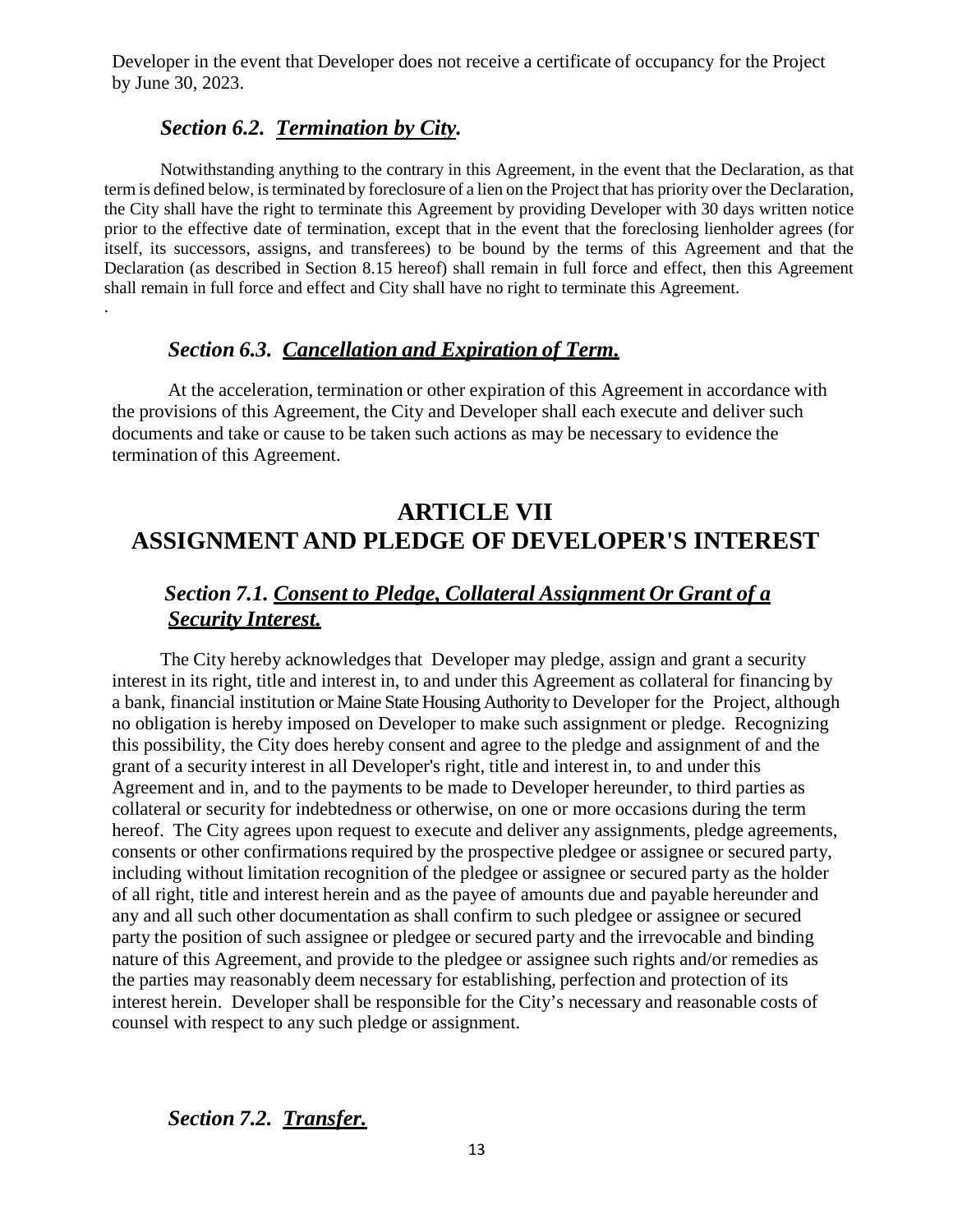Except as specified in Section 7.1 hereof, Developer shall not transfer or assign any portion of its rights in, to and under this Agreement without the prior written consent of the City, which consent shall not be unreasonably withheld, conditioned or delayed.

# **ARTICLE VIII MISCELLANEOUS**

#### *Section 8.1. Successors.*

In the event of the dissolution, merger or consolidation of the City or Developer, the covenants, stipulations, promises and agreements set forth herein, by or on behalf of or for the benefit of such party shall bind or inure to the benefit of the successors and assigns thereof from time to time and any entity, officer, board, commission, agency or instrumentality to whom or to which any power or duty of such party shall be transferred.

### *Section 8.2. Parties-in-Interest.*

Except as herein otherwise specifically provided, nothing in this Agreement expressed or implied is intended or shall be construed to confer upon any person, firm or corporation other than the City and Developer any right, remedy or claim under or by reason of this Agreement, it being intended that this Agreement shall be for the sole and exclusive benefit of the City and Developer.

#### *Section 8.3. Severability.*

In case any one or more of the provisions of this Agreement shall, for any reason, be held to be illegal or invalid, such illegality or invalidity shall not affect any other provision of this Agreement and this Agreement shall be construed and enforced as if such illegal or invalid provision had not been contained herein.

### *Section 8.4. No Personal Liability of Officials of the City.*

(a) No covenant, stipulation, obligation or agreement of the City contained herein shall be deemed to be a covenant, stipulation or obligation of any present or future elected or appointed official, officer, agent, servant or employee of the City in his or her individual capacity, and neither the City Council nor any official, officer, employee or agent of the City shall be liable personally with respect to this Agreement or be subject to any personal liability or accountability by reason hereof.

(b) No covenant, stipulation, obligation or agreement of Developer contained herein shall be deemed to be a covenant, stipulation or obligation of any present or future officer, agent, servant or employee of Developer in his or her individual capacity, and no official, officer, employee or agent of Developer shall be liable personally with respect to this Agreement or be subject to any personal liability or accountability by reason hereof.

#### *Section 8.5. Counterparts.*

This Agreement may be executed in any number of counterparts, each of which, when so executed and delivered, shall be an original, but such counterparts shall together constitute but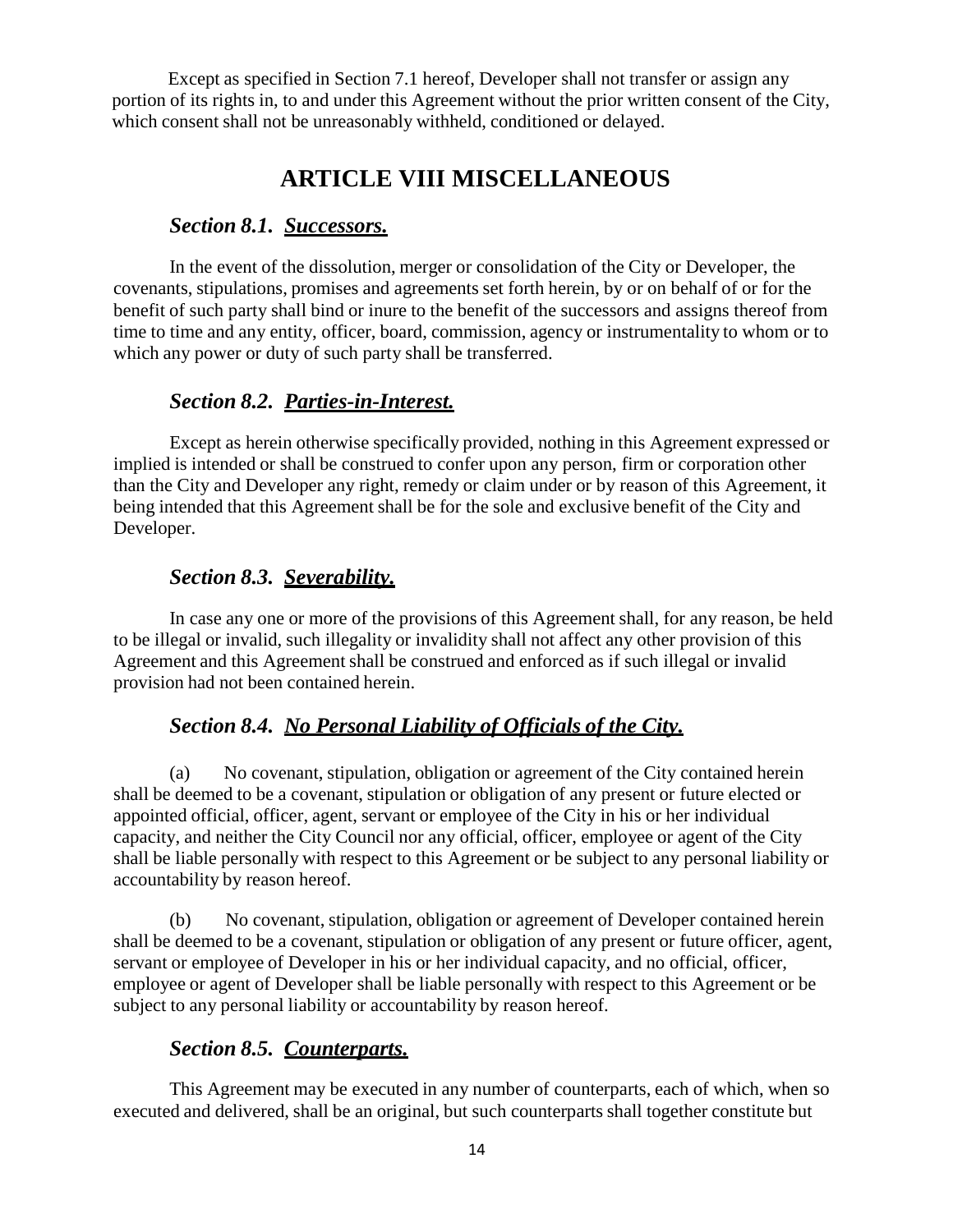one and the same Agreement.

#### *Section 8.6. Governing Law.*

The laws of the State of Maine shall govern the construction and enforcement of this Agreement.

### *Section 8.7. Notices.*

All notices, certificates, requests, requisitions or other communications by the City or Developer pursuant to this Agreement shall be in writing and shall be sufficiently given and shall be deemed given when mailed by first class mail, postage prepaid, addressed as follows:

If to the City:

City of Portland Attn. Housing and Community Development Division 389 Congress Street Portland, ME 04101

With a copy to:

Corporation Counsel's Office 389 Congress Street Portland, Maine 04101

If to Developer:

Washington Gardens, LP c/o Portland Housing Development Corporation 14 Baxter Boulevard Portland, Maine 04101

Either of the parties may, by notice given to the other, designate any further or different addresses to which subsequent notices, certificates, requests or other communications shall be sent hereunder.

#### *Section 8.8. Amendments.*

This Agreement may be amended only with the concurring written consent of both of the parties hereto.

#### *Section 8.9. Records.*

The City shall maintain records which are adequate in all respects to make the calculation of Increased Assessed Value and Tax Increment Revenues required to calculate the deposits into the Development Program Fund hereunder, and shall provide to Developer, upon request by Developer, a summary of such calculations.

#### *Section 8.10. Reserved.*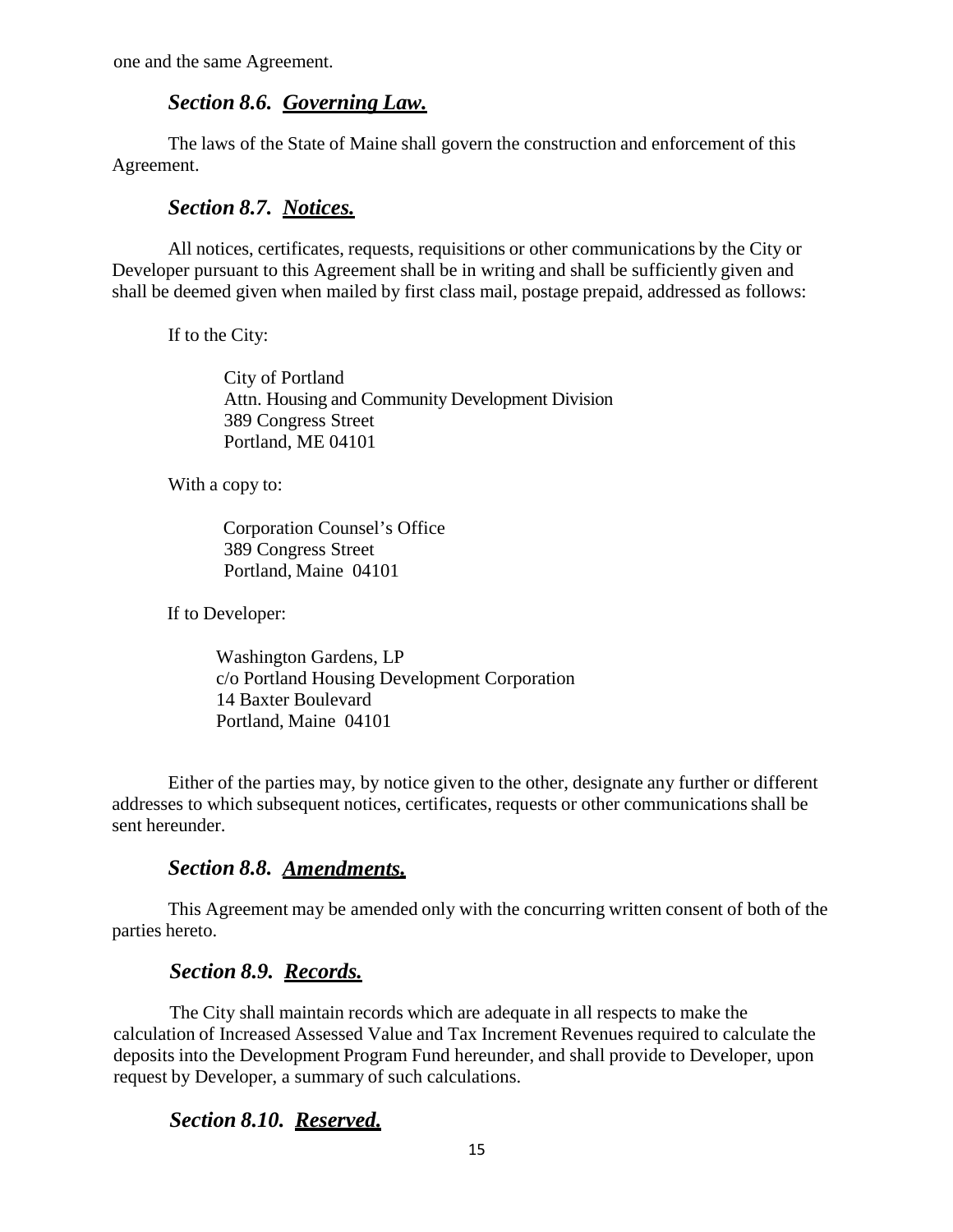#### *Section 8.11. Integration.*

This Agreement completely and fully supersedes all other prior or contemporaneous understandings or agreements, both written and oral, between the City and Developer relating to the specific subject matter of this Agreement and the transactions contemplated hereby.

#### *Section 8.12. Reserved.*

#### *Section 8.13. Dispute Resolution.*

In the event of a dispute regarding this Agreement or the transactions contemplated by it, the parties hereto will use all reasonable efforts to resolve the dispute on an amicable basis. If the dispute is not resolved on that basis within sixty (60) days after one party first brings the dispute to the attention of the other party, then either party may refer the dispute for resolution by one arbitrator mutually agreed to by the parties, and judgment on the award rendered by the arbitrator may be entered in any Maine state court having jurisdiction. Any such arbitration will take place in Portland, Maine or such other location as mutually agreed by the parties. The parties acknowledge that arbitration shall be the sole mechanism for dispute resolution under this Agreement. Provided however, that in the event the parties are unable to agree, within a reasonable period, on the selection of an arbitrator, either party may file suit to resolve the dispute in any court having jurisdiction within the State of Maine. This arbitration clause shall not bar the City's assessment or collection of property taxes in accord with law, including by judicial proceedings, including tax lien thereof.

#### *Section 8.14. Tax Laws and Valuation Agreement.*

The parties acknowledge that all laws of the State now in effect or hereafter enacted with respect to taxation of property shall be applicable and that the City, by entering into this Agreement, is not excusing any non-payment of taxes by Developer. Without limiting the foregoing, the City and Developer shall always be entitled to exercise all rights and remedies regarding assessment, collection and payment of taxes assessed on Developer's property. In addition, the Development Program makes certain assumptions and estimates regarding valuation, depreciation of assets, tax rates and estimated costs. The City and Developer hereby covenant and agree that the assumptions, estimates, analysis and results set forth in the Development Program shall in no way (a) prejudice the rights of any party or be used, in any way, by any party in either presenting evidence or making argument in any dispute which may arise in connection with valuation of or abatement proceedings relating to Developer's property for purposes of ad valorem property taxation or (b) vary the terms of this Agreement even if the actual results differ substantially from the estimates, assumptions or analysis.

#### *Section 8.15. Affordability Covenants.*

The Developer and the City shall, in order to assure the continued affordability of the rental units as required by the Development Program, Maine State Housing Authority and applicable laws, regulations and ordinances, execute a declaration (the "Declaration") which is substantially in the same form as the Declaration of Covenants, Conditions and Restrictions which is attached to the Development Program as Exhibit I.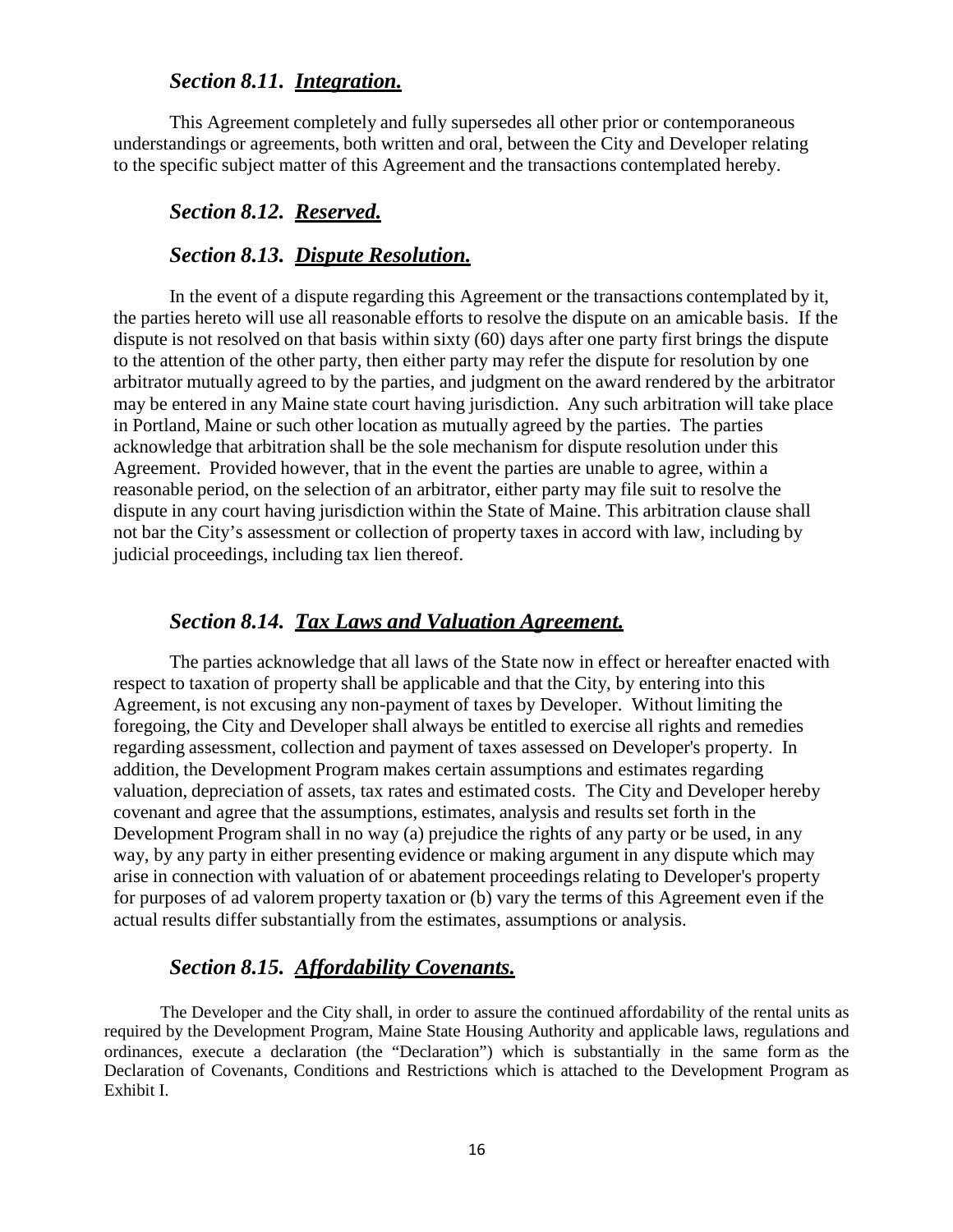**IN WITNESS WHEREOF**, the City and Developer have caused this Agreement to be executed in their respective corporate names and their respective corporate seals to be hereunto affixed and attested by the duly authorized officers, all as of the date first above written.

| WITNESS: | <b>CITY OF PORTLAND, ME</b>                   |
|----------|-----------------------------------------------|
|          | By:<br>Name: Jon P. Jennings                  |
|          | Its City Manager, Duly Authorized by the City |
|          | Council at its meeting on September 219, 2020 |
|          |                                               |
|          | <b>WASHINGTON GARDENS, LP</b>                 |
|          | By: Washington Gardens Development, LLC, its  |
|          | <b>General Partner</b>                        |
| WITNESS: |                                               |
|          |                                               |
|          | Name: Cheryl Sessions-                        |
|          | Its: President                                |

17